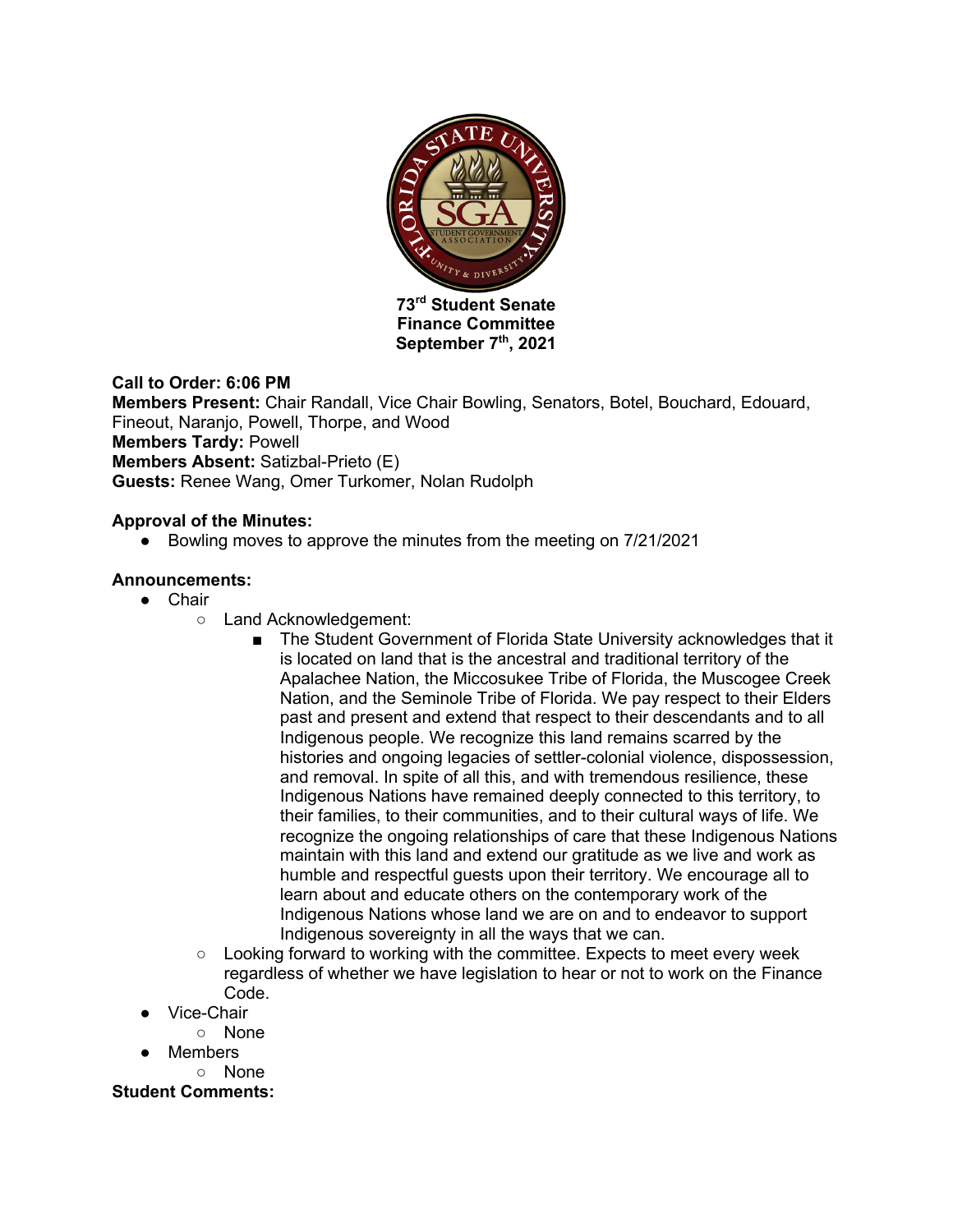● Nolan Rudolph - greeted the committee and gave his contact information. Said that he'd like to be a resource for the committee

## **Committee Business:**

- **Candidate for PAC Member at-Large** Omer Turkomer
- **Bill 48**  Sponsored by Senator Randall (P) Revising the funding guidelines related to the definition of clothing items and the amount allocated per clothing item based on size.

## **Old Business:**

● N/A

## **New Business:**

- Confirmations and Nominations:
	- Candidate for PAC Member at-Large: Omer Turkomer
		- Opening Statement:
			- Served as PAC Vice Chair, is financially certified, and has experience working with RSOs.
			- Yields with 4:16 remaining.
		- Technical Non-Debatable Questions:
			- None.
			- Bowling moves to forward the candidate; Thorpe seconds
		- Closing Statement:
			- Candidate thanks the committee
		- Vote:
			- Yes: [6] Botel, Edouard, Naranjo, Thorpe, Wood, Bowling
			- No: [0]
			- Abstain: [0]
		- **RESULT: Candidate Turkomer PASSES**
- Bills
	- **Bill 48**  Sponsored by Senator Randall (P) Revising the funding guidelines related to the definition of clothing items and the amount allocated per clothing item based on size.
		- Opening Statement:
			- There are three things covered in this bill: defining clothing items, increasing price for XXL+ items, and giving discretion on deadlines to the Chair of RTAC/PAC.
			- Randall Yields with 3:04 remaining.
		- Technical Non-Debatable Questions:
			- $\bullet$  N/A
		- Round-Table Discussion:
			- Wood moves to enter round-table discussion; Naranjo seconds
			- POI for Chair Roy: How are XXL sizes treated in the Finance manual?
				- Roy: 2% is the recommendation for tshirts
			- Roy comments on the possibility of this bill to cover costs of larger shirts, Emphasizes an expansion of clothing options present in legislation.
			- Wood asks Roy which section he is referring to regarding clothing option expansion (803.8A)
			- Bowling, Wood and Edouard emphasize how lifting restrictions can be beneficial to organizations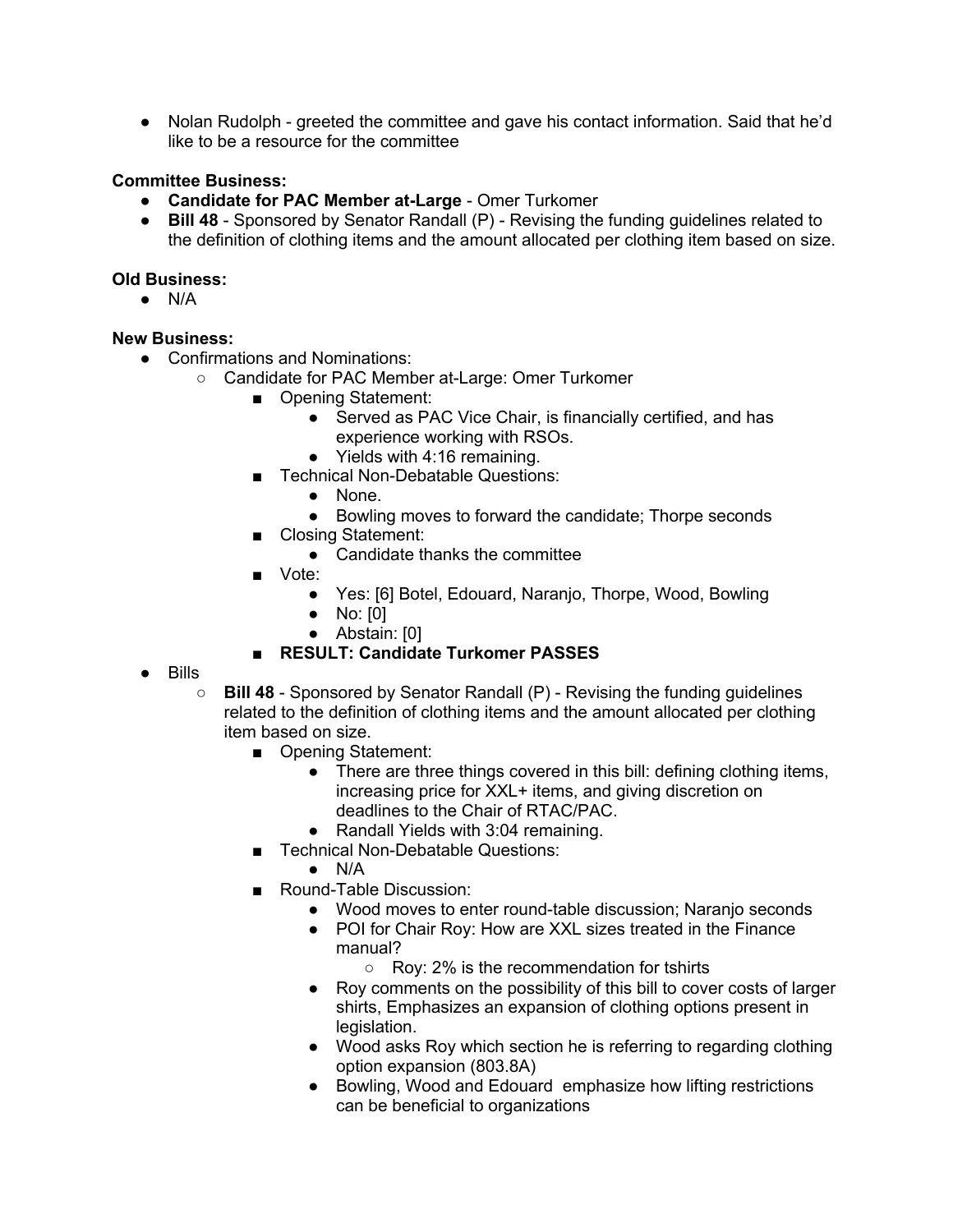- Friendly amendment proposed by Wood to include "with the discretion of the SGA Business Manager" at the end of 807.6(E)(1)
- Powell calls the question, Wood seconds
- Closing Statement:
	- Randall waives times.
- Vote:
	- Yes: [6] Botel, edouard, naranjo, thorpe, wood, bowling
	- No: [0]
	- Abstain: [0]

# **RESULT: BILL 48 PASSES**

- Resolutions
	- N/A

# **Legislative Roundtable**

- Reviewing Finance Code
	- Chair Randall said that each committee member is going to be assigned a chapter of the finance code to read and suggest changes to.
	- Assignments:
		- Chapter 800 Purpose, Scope, & Definitions
			- Jordan Naranjo
		- Chapter 801 Eligibility Requirements for SGA Funding & Spending ● Josh Powell
		- Chapter 803 SGA Budgetary Categories & Categorical Restrictions ● Ryan Thorpe
		- Chapter 805 Penalties for Misspent Funds & Violations of the Finance Code
			- Adam Bowling
		- Chapter 806 Funding Boards
			- Jamie Botel
		- Chapter 807 Recognized Student Organizations Fund Distribution **Committees** 
			- Franceska
		- 808.3 Sport Club Distribution Council
			- Jason and Jimmy wood.
		- Chapter 808 Forms pertaining to Funding Boards shall be jointly determined by the Senate President and SGA Director of Student Affairs.
			- Finance Committee as a whole

### **Final Announcements:**

- Powell recommended that we move our meetings from 6 to 6:15p to account for classes that get out at 6:05.
- Committee decides to do hybrid meetings.

# **Date and Time of Next Meeting**: 9/15/21 at 6:15ppm

### **Adjourned at 7:00 pm**